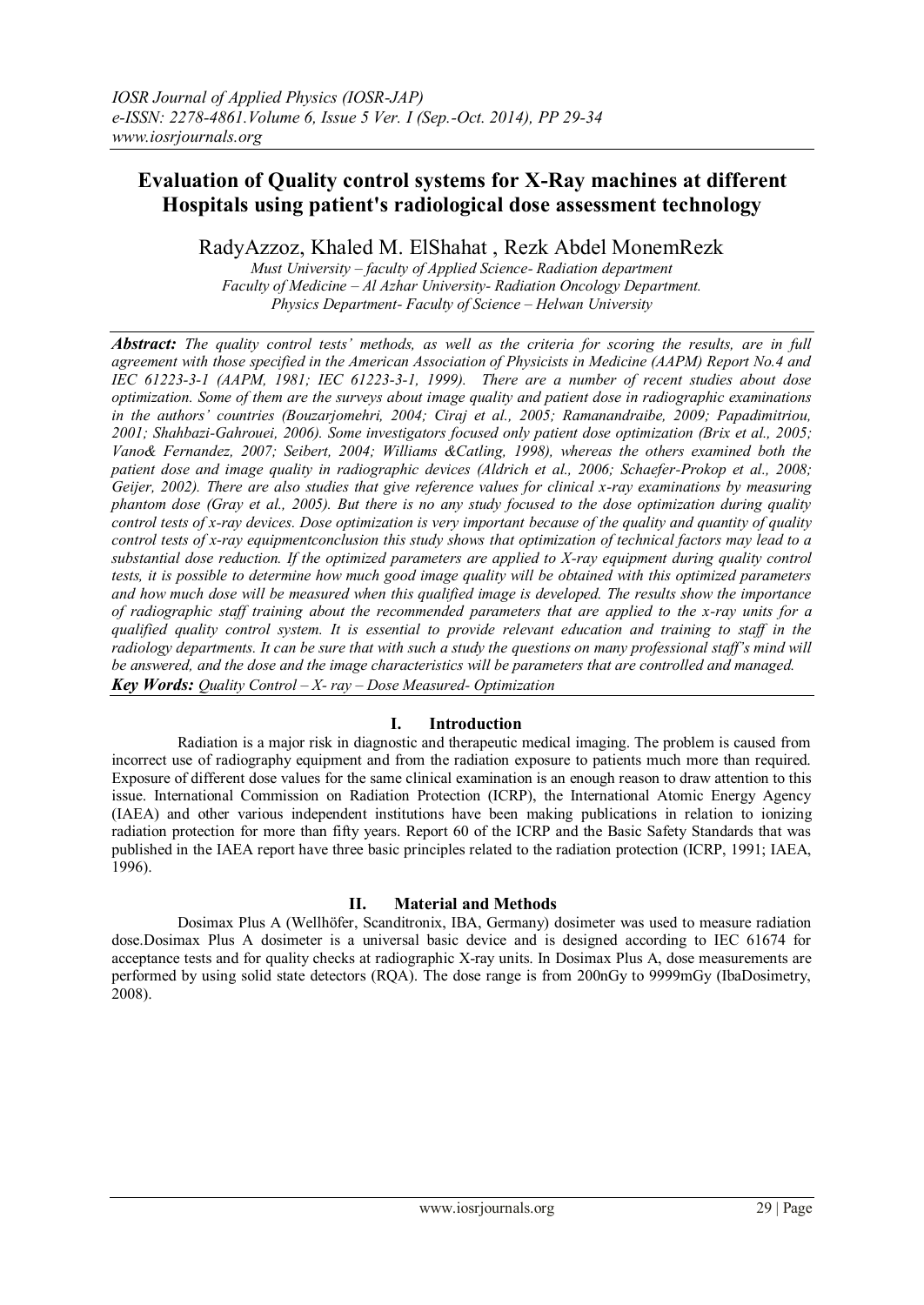#### **Measurement parameters:**

| Dose                                          |  |  |  |  |  |  |  |  |
|-----------------------------------------------|--|--|--|--|--|--|--|--|
| Dose rate                                     |  |  |  |  |  |  |  |  |
| Time                                          |  |  |  |  |  |  |  |  |
| <b>Measuring range with detector RQA:</b>     |  |  |  |  |  |  |  |  |
| Dose: 200 nGy - 9999 mGy                      |  |  |  |  |  |  |  |  |
| Dose Rate: 80 nGy/s - 70 mGy/s (50 - 150 kV)  |  |  |  |  |  |  |  |  |
| Exposure time: 1 ms - 19999 s                 |  |  |  |  |  |  |  |  |
| <b>Measuring range with detector RQM:</b>     |  |  |  |  |  |  |  |  |
| Dose: 500 nGy - 9999 mGy                      |  |  |  |  |  |  |  |  |
| Dose Rate: 1,5 μGy/s - 300 mGy/s (25 - 35 kV) |  |  |  |  |  |  |  |  |
| Exposure time: 1 ms - 19999 s                 |  |  |  |  |  |  |  |  |
|                                               |  |  |  |  |  |  |  |  |



The radiographic measurements were performed in ten stationary X-ray units in eight hospitals. The Xray units including: Siemens, Philips, Toshiba, General Electric and Shimadzu were participated in this study. The reason for choosing these x-ray units is that their age is between 5 and 7 years old and the machines have 3 phase generators, thus their HVL value is kept in a narrow range, such as between 3 and 3,2mmAl.

It was calibrated by the Iba Laboratory of Germany and found to be capable of performing within recommended level of precision and accuracy

- 1- Beam Alignment and Collimator Accuracy for radio-diagnosis machine
- 2- Constancy of radiation output and linearity of mR/mAs versus  $KV^2$  (small and large focus)
- 1. Assessment of total beam filtration
- 2. Assessment of focal spot size
- 3. Accuracy and constancy of exposure timer
- 4. Measuring of scattered radiation (using water phantom)
- 5. Leakage radiation from x-ray tube

### **1-Constancy of Radiation output and linearity of mR/mAs versus kV (Smal and large focus )**

Dose measurement applications have been included in recent recommendations (AAPM,1981; IEC 61223-3-1, 1999). The measurement procedures that wererealized in this study, areexplained below step by step.Before starting dose measurements, kVp accuracy tests were performed for 10 units and itwas seen that they have acceptable accuracy in according to the standards (AAPM, 2002).

**2** 

| Table $(1)$ : Output for different KVp for one machine 1 |            |                |              |        |                   |  |  |  |  |
|----------------------------------------------------------|------------|----------------|--------------|--------|-------------------|--|--|--|--|
| <b>kV</b> Selected                                       | kVpAvg.S.F | $kVp$ Avg. L.F | $kVp$ (Avg)2 | Output | Output $(mR)/mAs$ |  |  |  |  |
| 40                                                       | 41.78      | 45.87          | 2.10         | 22.6   | 1.13              |  |  |  |  |
| 60                                                       | 66.8       | 65.35          | 4.27         | 56.4   | 2.82              |  |  |  |  |
| 80                                                       | 92.28      | 89.65          | 8.04         | 106.5  | 5.325             |  |  |  |  |
| 100                                                      | 109.4      | 110.2          | 12.14        | 205.1  | 10.255            |  |  |  |  |
| 120                                                      | 136.6      | 129.9          | 16.87        | 265.4  | 13.27             |  |  |  |  |



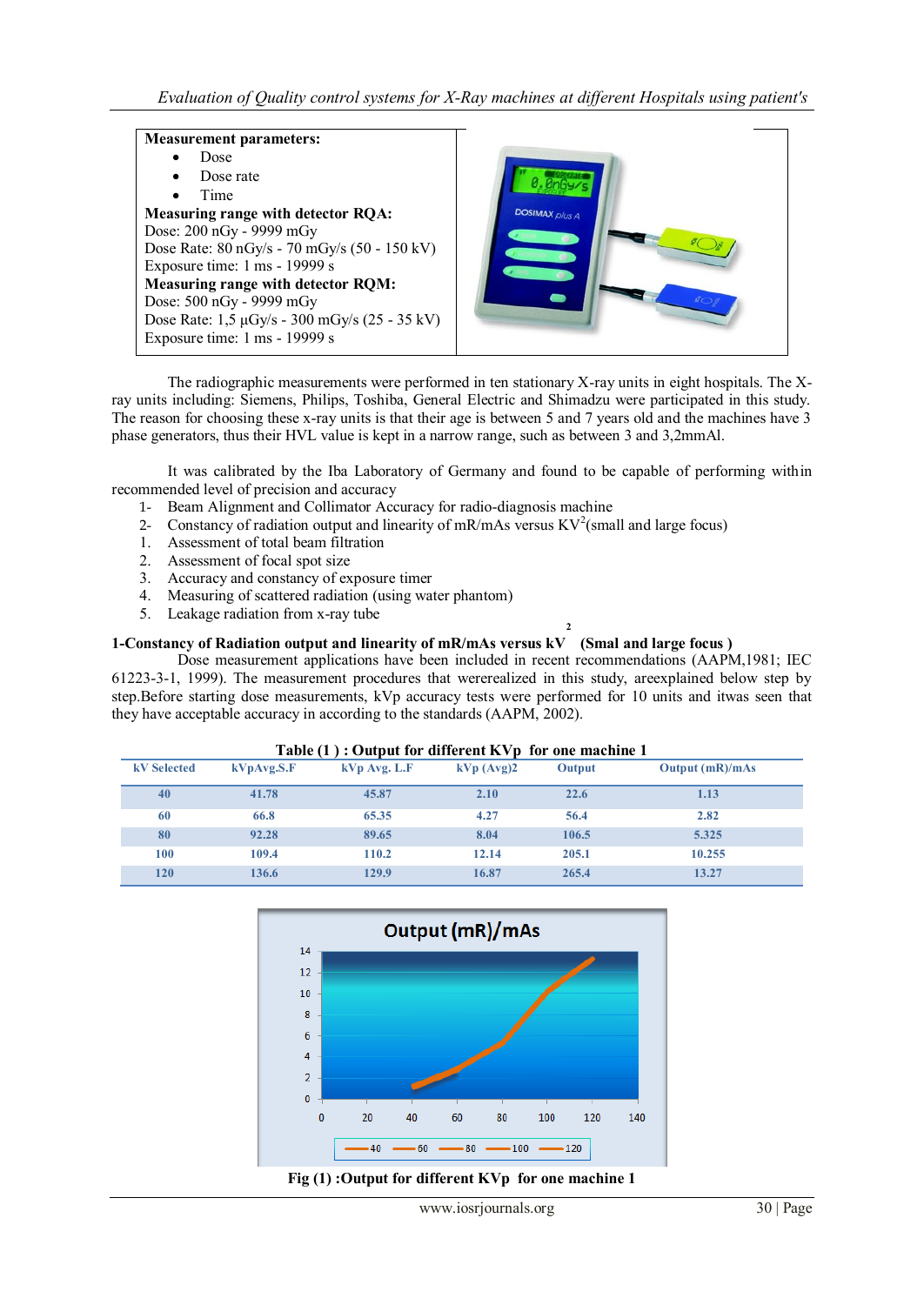**2**

## **2-Constancy of Radiation output and linearity of mR/mAs versus kV**

- The mR/mAs relationship must be linear and acceptable
- kVp measured by the kV Meter must be within the acceptable range (i.e.  $+10\%$  of kVp indicated by machine)
- The exposure dose (Output) must be within acceptable limits.

### **3. Assessment of Total Beam Filtration / (HVL)**

HVL(Half Value Layer): is the most frequently used factor for describing both the penetrating ability and the penetration through specific objects. Defined: thickness of material penetrated by one half of the radiation

Unit: mm or cm

Filtration: attenuation of photon according to their Energy ( simply the ability to get rid of unnecessary radiation



**Fig ( 2 ): Total Beam Filtration AL( mm)**

#### **Entrance Surface Dose in different Hospital (mR)**

**-Assessment of X-ray dose variation with kVp the** measured doses by changing kVp are given in Table 1. During measurements, mAswas firstly kept stable (20mAs) and kVp was changed as 50, 70, 80 and 100kVp to investigate the effects of kVp to the dose at stable mAs. After this, the same measurement procedure was applied to other mAs values (40 and 50mAs). All measurements were performed at distance of 100 and 60cm. Graphical representations of the relationship between dose and kVp value for constant mAs (40 and 60mAs) at 100cm and 60cm are given in Fig. 1, 2, and Fig. 3, 4, 5 , respectively.

**-**

different KVp

**Table (3):** Measured Dose for different 8 X –ray Machines with value of 20 mAs with

| Unit | 60KVp | 70KVp | 80KVp | 90KVp | $100$ K $Vp$ | 120Kvp |
|------|-------|-------|-------|-------|--------------|--------|
|      | 736   | 1345  | 2011  | 1990  | 5466         | 9241   |
|      | 720   | 1356  | 2340  | 2345  | 4560         | 9451   |
|      | 730   | 1290  | 2355  | 2456  | 4780         | 9744   |
|      | 689   | 1290  | 2601  | 1456  | 4799         | 7850   |
|      | 800   | 1560  | 2546  | 3301  | 3450         | 8900   |
| 6    | 823   | 1235  | 2284  | 2340  | 5320         | 9100   |
|      | 760   | 1345  | 2300  | 2077  | 4590         | 9230   |
| 8    | 900   | 1200  | 2456  | 2999  | 5377         | 8700   |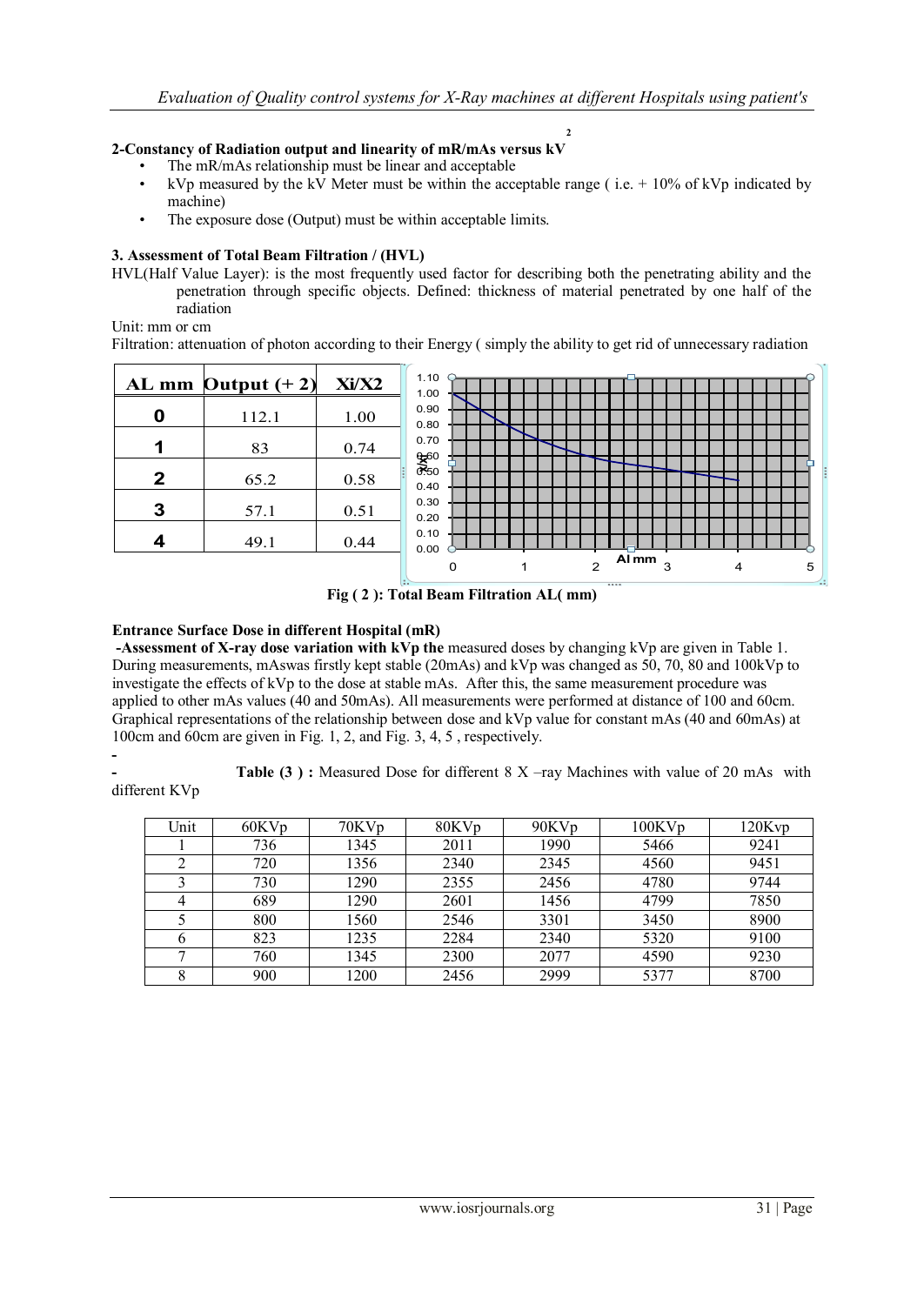

**Fig (2) :Measured dose values of 8 x-ray Machine versus kVp for 40mAs at distance of 100cm**



**Fig (3) :Measured dose values of 8 x-ray Machine versus kVp for 40mAs at distance of 60cm**



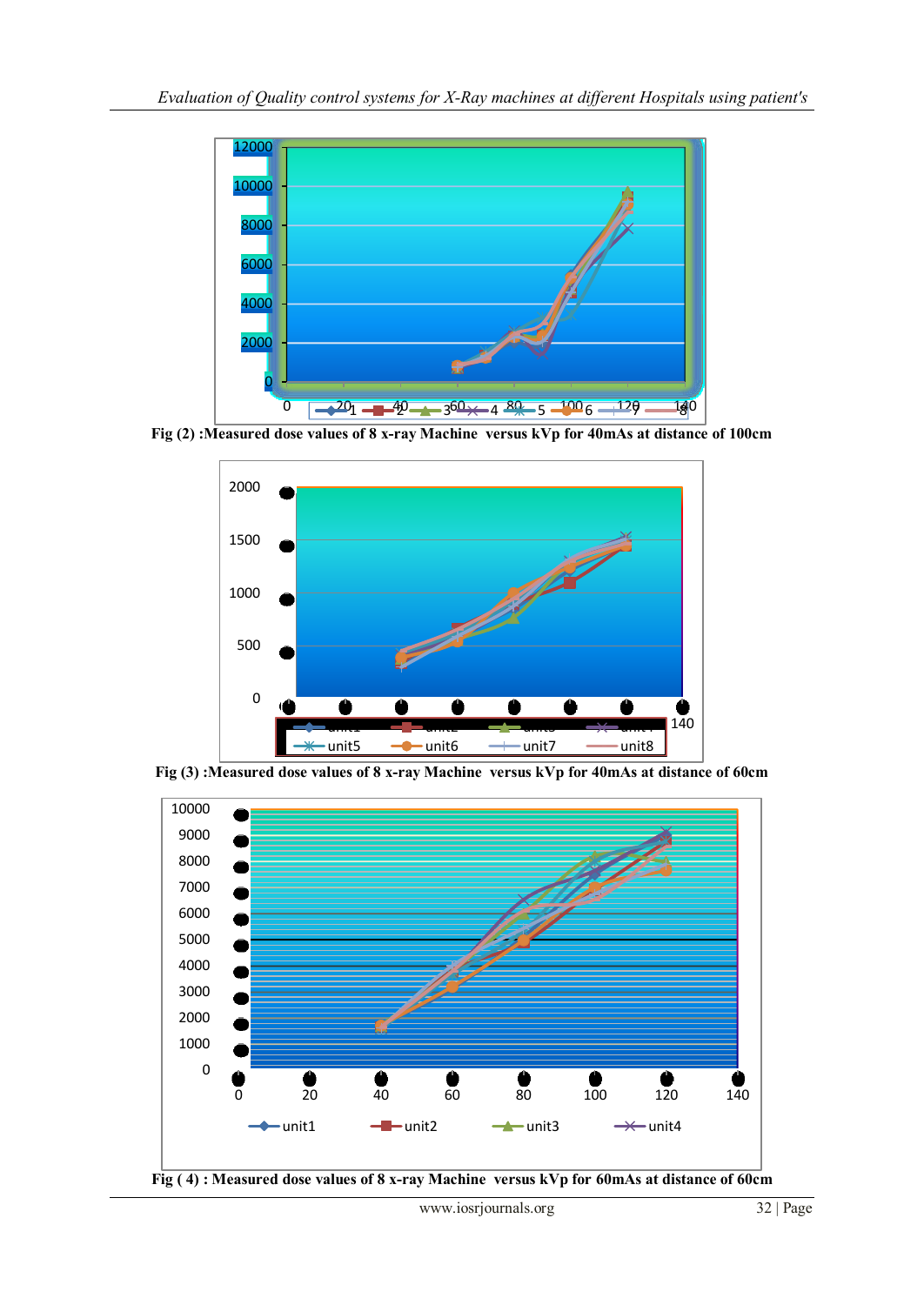

**Fig ( 5) : Measured dose values of 8 x-ray Machine versus kVp for 60mAs at distance of 100cm**

**-** For dose optimization, all exposures should be kept at the minimum dose level in according to the ALARA principle (ALARA-as low as reasonably achievable). The aim of the optimization is not to download the risks of irradiation to zero. It is to reduce them to an acceptable level. This can be possible only by examining all parameters that affect the X-ray, by investigating the relationship between dose and these parameters, on the basis of this relationship, by performing the necessary regulation

It is known that dose is more sensitive to the kVp changes than mAs changes. Exposure errors can occur if the actual kVp generated by the x-ray generator is different from the adjusting kVp value. Before dose measurements, kVp accuracy testing was performed correctly and it was seen that the kVp during exposure was the close within the acceptable deviation to the selected kVp value.

All dose measurements were performed at different distance of 100cm and 60cm. With this application, the distance effects on dose were investigated and it was used for dose modeling because of the inverse-square effect. For dose measurements, two different measurement procedures were used. In the first procedure, mAs value was kept constant and kVp values were changed to investigate the dose variation with kVp. In the second procedure, kVp value was kept constant and mAs values were changed to investigate the dose variation with mAs. Thus, the effects of kVp and mAs were examined separately.

Because the x-ray units were selected in according to the criteria"s mentioned above, the measured dose values didn"t show wide distribution for each measurement setup in all 8 x-ray Machines. In this condition, the mean of the dose values of 8 x-ray machines for each measurement setup was used to show the tube output variations with kVp.

Risk factors for patients are different from risk factors for the general population and workers, due to several reasons. The risk estimates derived by ICRP (NRPB 1999) refer to a general population, considering both sex, a typical age distribution and typical cancer mortality rates. However, the age distribution for the exposed population to diagnostic radiology procedures presents a tendency to older age groups. The predominance of old or ill persons in a population, theoretically, would reduce the risk of long-term effects, in comparison with a population of workers. On the other hand, considering a population of children, that risk would be larger. However, the ICRP (1991) and the ICRP (1996) do not consider these facts; as an example, the ICRP (1996), in its paragraph 22, states "Despite the wide range of organ doses in radiology and the differences in age structure, the collective dose and the nominal detriment coefficients provide a reasonably good indicator of the detriment in a population exposed in diagnostic radiology and nuclear medicine".

# **III. Conclusions**

The study showed variations in technique, exposure factors, film–screen combinations, and radiation dose for the same type of examination, both within and between rooms, which strongly supports the idea that further optimization is possible. Eighty hospitals recorded lower ESD values below EC/IAEA recommended diagnostic reference levels (10 mGy), and 40% of the hospitals exceeded the UK national reference value (4 mGy). Radiographic practices in Ghana are not fully optimized and this, therefore, calls for robust implementation of an appropriate and realistic QAprogram, which currently is not in existence in all the facilities surveyed. The variations in the data obtained also demonstrate the importance of creating awareness for the radiographic staff about regular quality control testing of the equipment and standardization of protocols,